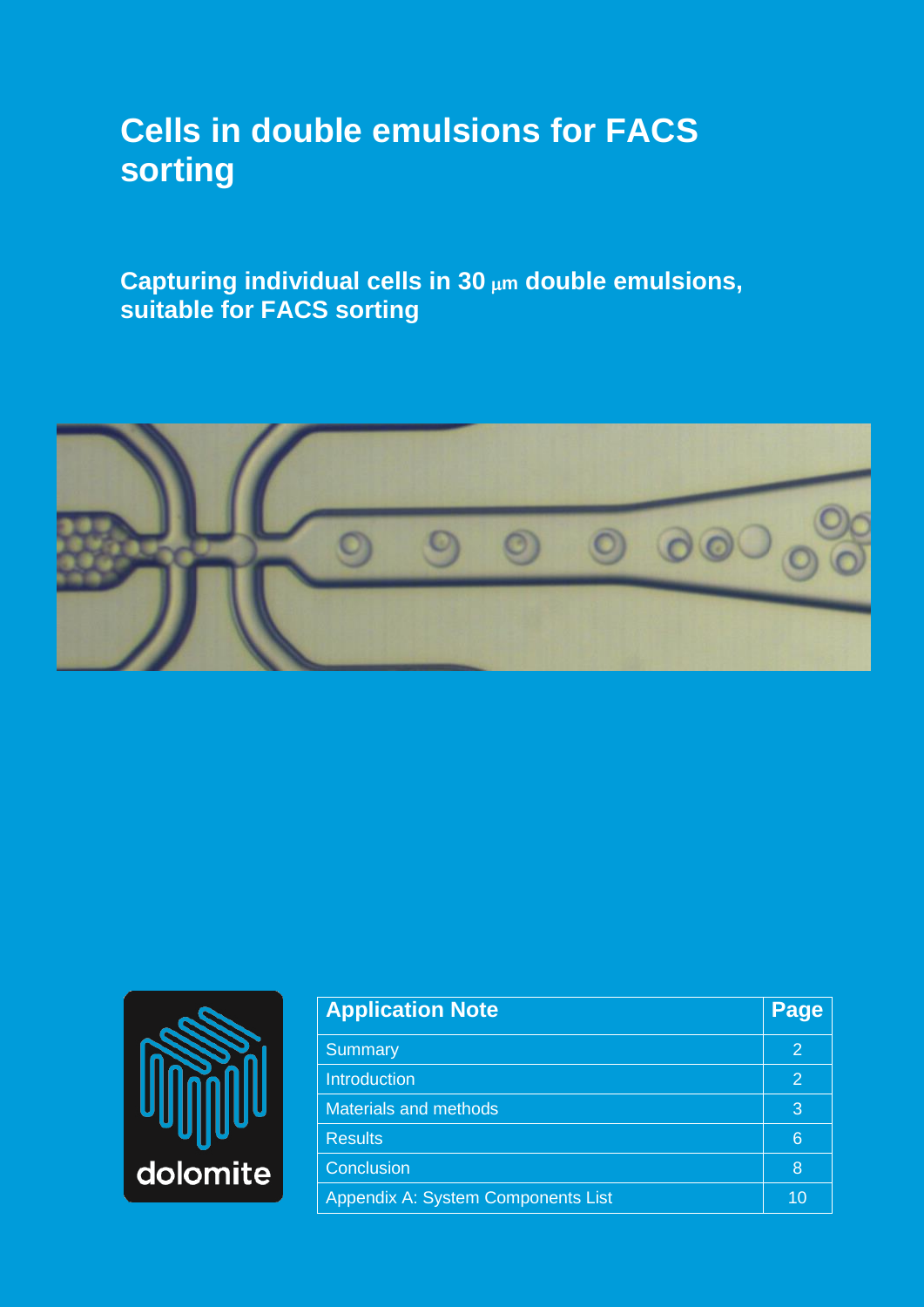

#### **Summary**

Very high throughput can be achieved in molecular biology reactions by emulsifying or 'dropletising' the reaction in an oil carrier, so that millions of droplets each behave as discrete micro-reactors. Using microfluidic droplet generating chips, it is possible to capture individual cells in micro-droplets containing highly reproducible volumes of a reaction mix. If a fluorogenic substrate is available, and the droplets can be sorted in a FACS machine, then very large libraries can be screened, and multiple generations of screening can readily be carried out. Small double emulsion droplets, in the size range of  $25 - 35$   $\mu$ m, can be useful for sorting, because the continuous 'outer' phase is aqueous and compatible with a



FACS, and the 30  $\mu$ m droplets are small enough to pass undamaged through the sorting cell. Here, we investigate the use of a two-chip system for making 30  $\mu$ m double emulsion droplets.

## **Introduction**

An example of an application that can use FACS sorting of libraries is directed evolution for protein engineering. This is a powerful method of protein engineering for a variety of applications, ranging from improving the activities, selectivity and stability of enzymes used as industrial biocatalysts to improving antibodies and other therapeutic proteins, to developing proteins with novel activities. Directed evolution generally relies on expression of a library in a host, such as *E. coli*.

The throughput of library screening can be very greatly increased by capturing individual cells from the library in tiny droplets, which can behave as discrete reactors. For example, a 20  $\mu$ m droplet has a volume of 4 pl, so converting a 100  $\mu$ l sample into 20  $\mu$ m droplets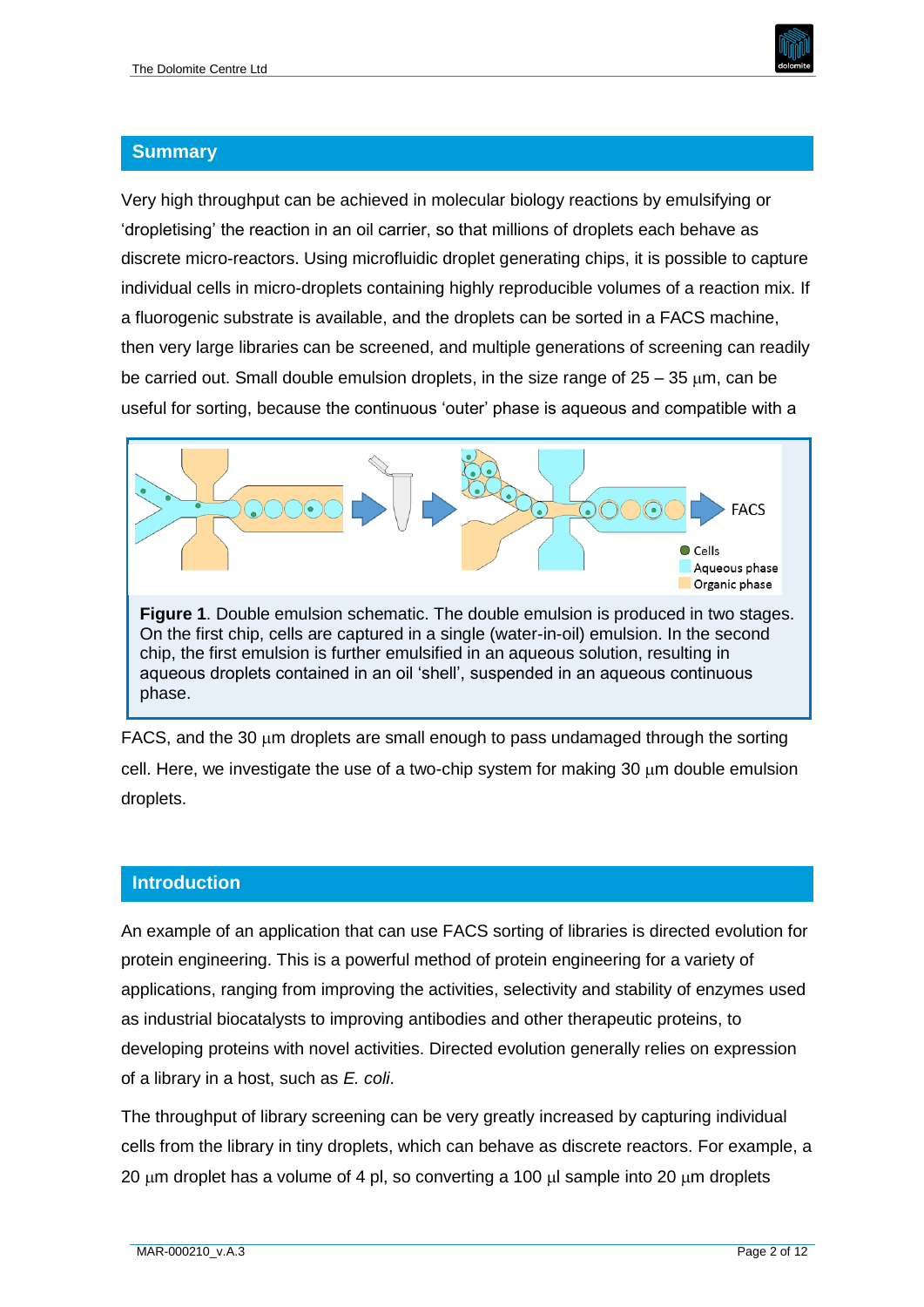

results in 2.5 X 10<sup>7</sup> 'micro-reactors'. If there is a fluorogenic substrate available, and the droplets can be sorted by FACS, then a very large number of clones can be screened.

When reactions are emulsified with oils, the resulting aqueous reaction droplets can behave as millions of discrete 'micro-reactors'. Using microfluidic flow focussing junctions, it is possible to make droplets that are highly 'mono-disperse', i.e., with very little variation in volume. This is important because the volume determines how much reaction mix is in each droplet, and a highly reproducible droplet volume can mean a highly reproducible amount of reaction product or signal.

Using microfluidics, it is possible to make 'double emulsion' droplets or w/o/w (water-in-oilin-water) droplets. Thus the droplets can contain an aqueous core, which is a droplet of reaction mix containing a single cell, surrounded by a 'shell' of oil, with the droplets being suspended in an aqueous phase. If the droplets are of a suitable size (i.e., around 25 – 35 um), they can be fed into a FACS for sorting.

In this application note, we investigate a two-chip system for making 30  $\mu$ m double emulsion droplets, containing individual cells, suitable for FACS sorting.

#### **Materials and methods**

We made double emulsion (water in oil in water) droplets in the range of 30 um diameter. in a two-stage process, where water-in-oil (w/o) droplets were made on a first chip and collected in an Eppendorf tube. The w/o emulsion was further emulsified in a second chip, with an aqueous solution as the continuous phase, to turn the droplets into water-in-oil-inwater (w/o/w) droplets, i.e., an aqueous core with an oil shell in an aqueous continuous phase. All emulsions were made with Pico-Surf™ blends, which produce stable, biologically compatible emulsions.

All liquids (except for cell suspensions) were filtered through a  $0.2 \mu m$  syringe filter, to remove dust and fibres, which clog chips. The chips and tubing were cleaned immediately after use with filtered, 1% hand dishwashing liquid ('Fairy dishwashing liquid', P&G), which is primarily a blend of ionic and anionic detergents.

**Microfluidic setup**. P-pumps etc. Cells and emulsions can clog at fittings, flow meters, etc. Therefore, we used a sample loop composed of 500 mm of tubing connected to the chip. 500 mm sample loops of 0.25 mm i.d. tubing have a volume of  $\sim$  50  $\mu$ l, and those of 0.5 mm i.d. have a volume of  $\sim$ 200 µl. As small an inner diameter as possible is preferred. At a given flow rate, a smaller inner diameter tubing will have a higher linear flow velocity,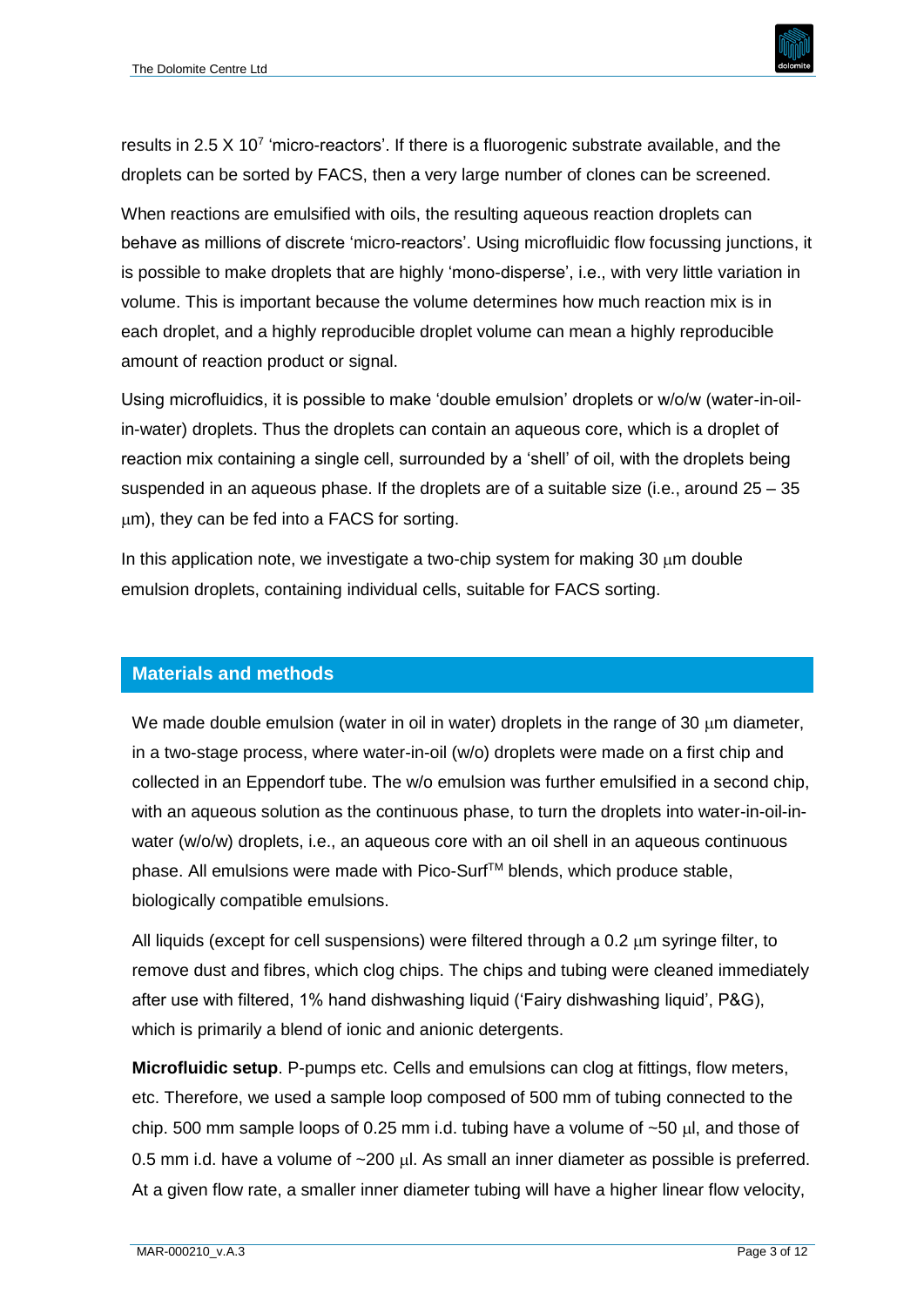

which will tend to sweep cells and emulsions along, rather than allowing them to settle on the walls of the tubing.

To load the sample loop, it is disconnected from the chip connector and upstream fitting, and connected to a 1 ml syringe filled with Novec™ 7500. First, a negative pressure is applied with the syringe to suck in a small  $1 - 5$  mm bubble, so that the interface between the driving fluid and sample can be seen. Then the end of the tubing is dipped into the sample, and a negative pressure is applied with the syringe to suck the sample into the sample loop, stopping before the bubble reaches the syringe. The sample loop is then reconnected to the chip connector, which is connected to the chip. Once that end is relatively sealed, the syringe is disconnected, and that end of the sample loop is reconnected to the upstream fitting.

The use of the sample loop adjacent to the chip allowed the flow meters to be used in the system, without flowing cells or emulsions through them. This allowed the system to regulate and maintain a constant flow rate, which is important for keeping the droplet size constant over time. The fluorocarbon oil Novec™ 7500 was used as an inert driving fluid. When driving a water in oil emulsion, the emulsion sample was separated from the Novec™ 7500 driving fluid by a bubble.

**First stage (water in oil) emulsion**. The first chip was fluorophilically coated, with a 15  $\mu$ m etch depth, with junctions that were 15  $\mu$ m deep and 18  $\mu$ m wide, producing droplets approximately 15  $\mu$ m in diameter, or 2 pl in volume. In order to produce a cell suspension with approximately 1 cell per 10 droplets, sheep blood was diluted to approximately 1 red blood cell per 20 pl, or 2x10<sup>8</sup> cells/ml. Two different cell suspension media were tested. The first cell suspension medium was 1X DMEM, and 28.1% Optiprep<sup>TM</sup> (so that the red blood cells were approximately neutrally buoyant). The second, low salt isotonic cell suspension medium was  $0.25X$  DMEM, 210 mM sucrose and 21.6% Optiprep<sup>TM</sup>. The continuous phase was either Pico-Surf™ 1 or Pico-Surf™ 2. The micro-emulsion was collected in a 1.5 ml Eppendorf tube. The emulsion floats on the Pico-Surf/fluorocarbon oil blend, because the fluorocarbon oils are more dense than water. Excess Pico-Surf/oil was pipetted out from under the emulsion, and the emulsion stored at 4°C.

**Second stage (water in oil in water) emulsion**. Second stage, hydrophilic (i.e., uncoated glass), chips were either also etched to either 15  $\mu$ m or 20  $\mu$ m depth. The second stage chips were '2 reagent' or double junction chips, to allow for injecting spacer oil (Pico-Surf). 20  $\mu$ m etch depth chips had a junction that was 20  $\mu$ m deep and 23  $\mu$ m wide. The emulsion from the first stage was loaded into the sample loop. The aqueous 'sheath' fluid was 0.1% TWEEN 80, 150 mM NaCl. The double emulsion was collected in a 1.5 ml Eppendorf tube. The ratio of first stage emulsion to spacer oil was between 1:1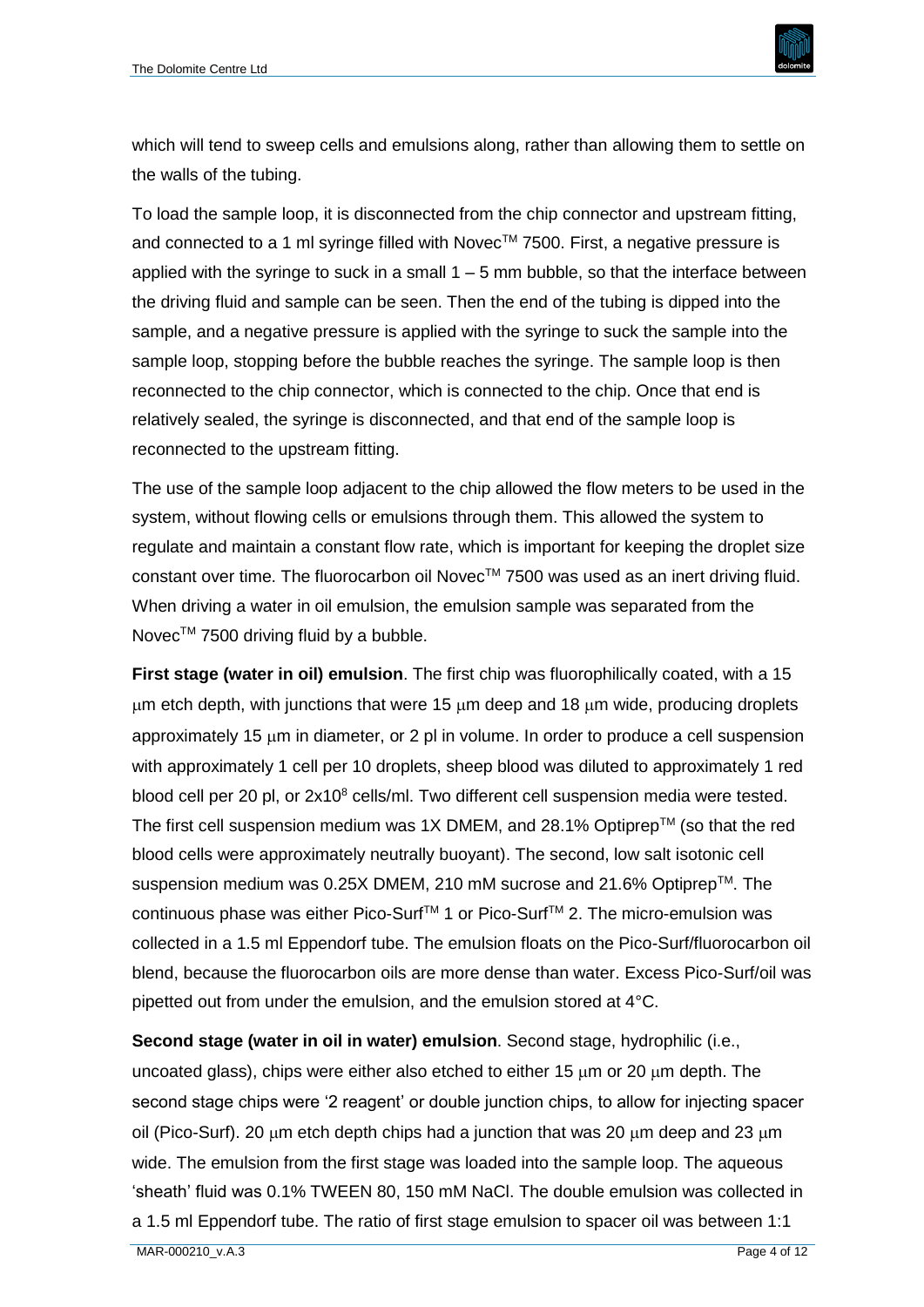

and 1:4. Using more spacer oil resulting in thicker 'shells', and more oil droplets with no aqueous core. Using less spacer resulted in oil droplets containing two aqueous droplets. The ratio of aqueous continuous phase (TWEEN + NaCl) to first stage emulsion + spacer was around 20:1 to 10:1. Less aqueous phase resulted in oil droplets containing two or more aqueous droplets.

**Sample loop, and loading**. Both the cell suspension and the first stage emulsion were loaded into a sample loop that was downstream of the flow meter, and immediately upstream of the chip. The sample loop allowed the use of the flow meter without flowing the samples through it. The first stage water-in-oil emulsion also fed better from the sample loop than from a micro-centrifuge tube in the P-pump chamber. To load the sample loop, it was disconnected from the chip and upstream valve. The head fitting on the sample loop was connected via a  $\frac{1}{4}$  28 luer adapter to a 1 ml syringe that contained dye. The sample loop was flushed with dye, then the free end of the loop was dipped into the sample, and suction applied by the syringe to back-fill the sample loop. The free end of the sample loop was re-connected into the chip connector, the chip connector was connected to the chip, then the syringe was disconnected and the upstream end of the sample loop was re-connected to the upstream valve.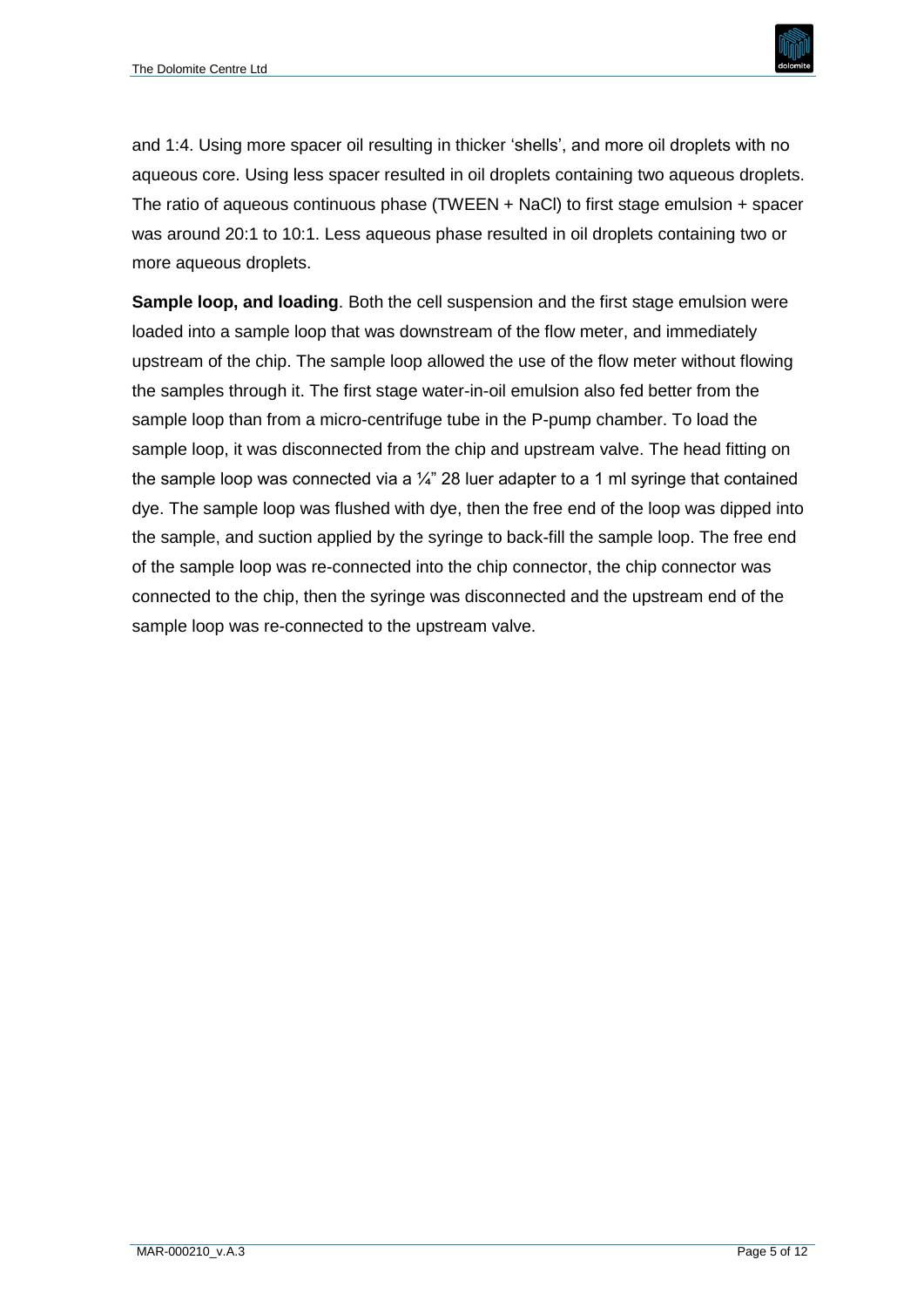



solution was used as the driving fluid, and Pico-Surf<sup>TM</sup> was injected to space the water-inoil droplets out. F) Analysis of 'first stage' single emulsion droplets in the Droplet Monitor software. At this flow rate ratio, 28.3 um droplets were formed. Note that droplets were monodisperse.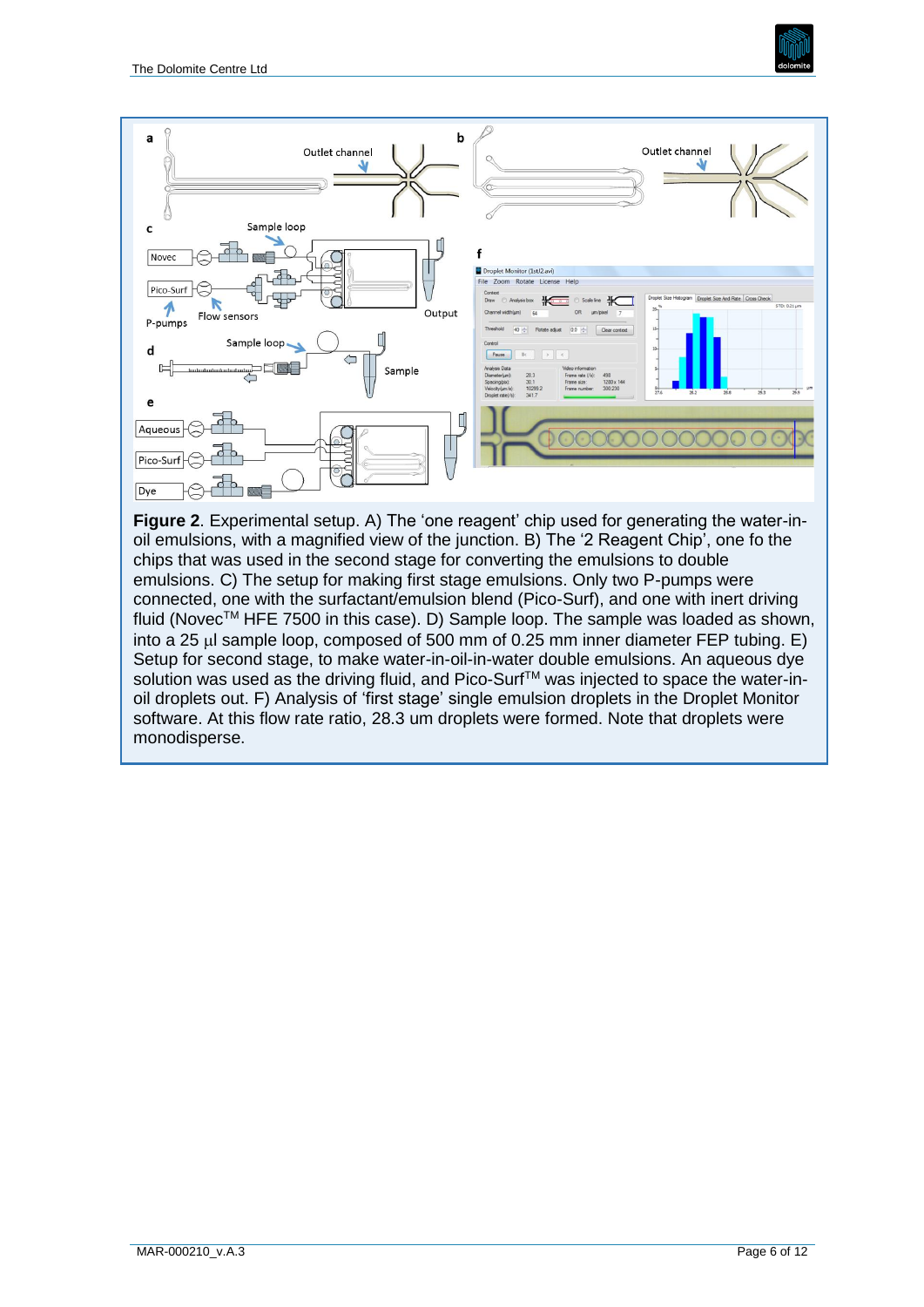

### **Results**

The objective of this note was to investigate i) capturing cells in small double emulsion droplets that are suitable for feeding into a FACS for sorting ii) the reproducibility of droplet size, which determines the amount of reaction product/droplet and iii) droplet stability.



**Figure 3**. Cells in double emulsion droplets. A) Schematic of first stage single emulsion formation. An aqueous suspension medium (blue) containing cells (green filled circles) is turned into droplets in a Pico-Surf™ continuous phase at a flow focussing junction. B) Photomicrograph of aqueous droplets with cells formed at a junction. C) Schematic of double emulsion formation double junction 'Carrier Addition Chip', where spacer oil is injected symmetrically from both sides. D) Photomicrograph of double emulsion formation. E) Schematic of double emulsion formation on a '2 Reagent Chip', where spacer oil is injected from only one side. F) Photomicrograph of double emulsion formation. G) Double emulsion, with red blood cells. In this case, cells were included at a higher concentration of around 1 cell every three droplets. Note that the size of the aqueous core droplets (which determines the amount of reaction product per droplet) is constant, although the thickness of the oil shell is variable. Apparent 'specks' in the oil shells are reflections. H) Same double emulsion, after 7 days at 4°C. Note that the emulsion is stable, and the aqueous droplets are still mono-disperse.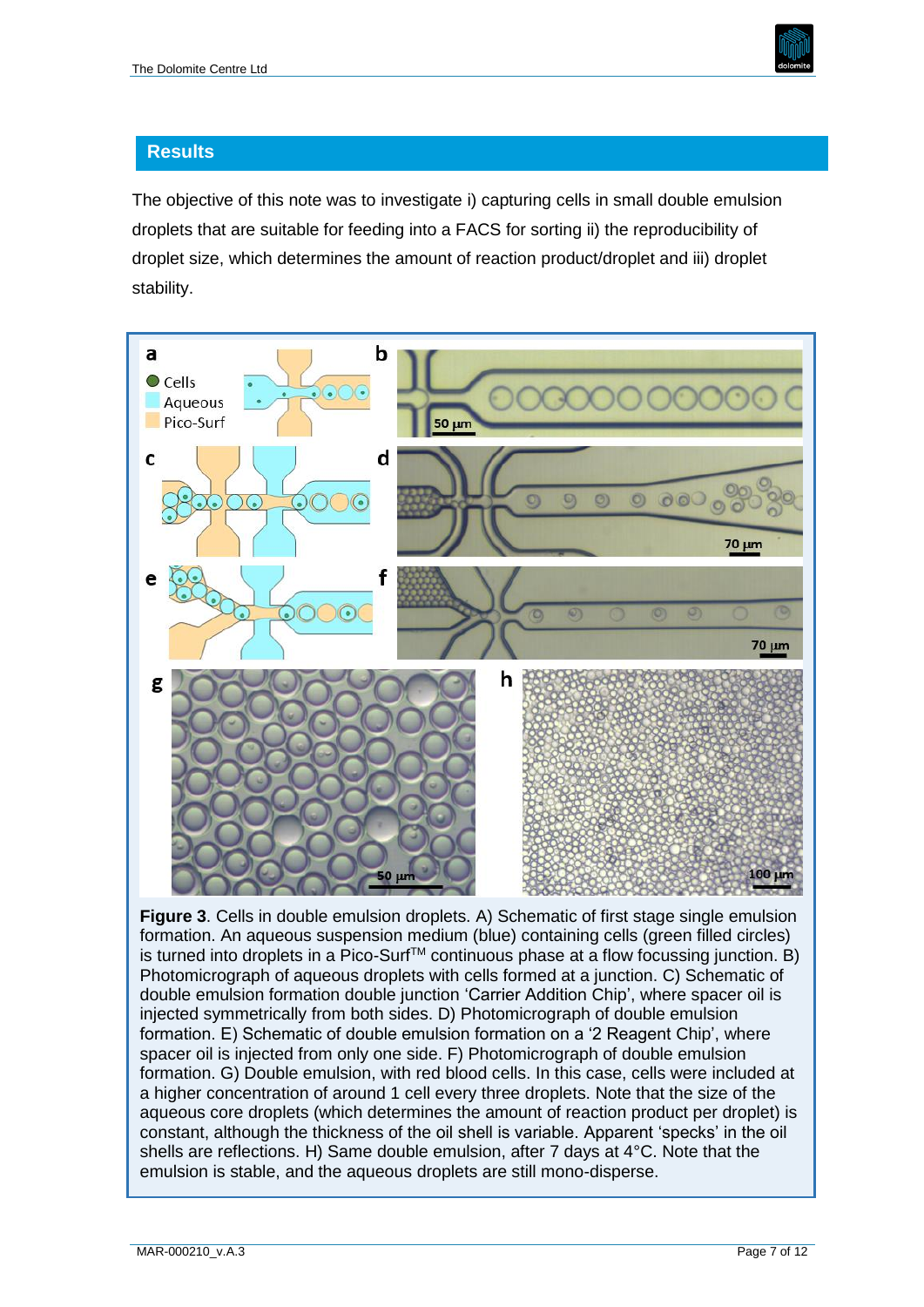

In the first stage, a cell suspension was 'dropletised' in a fluorocarbon oil, in a 15  $\mu$ m X 18 m junction. Junctions usually readily make droplets with a diameter equal to 75% to 125% of the diameter of the junction, depending of the relative flow rates of the droplet phase (in this case, the cell suspension) and the carrier phase (in this case, Pico-Surf). In general, droplets are readily formed at droplet:carrier flow rate ratios of 1:10 to 1:20. The higher the relative flow rate of the droplet phase, the larger the droplets will be.

It is important that the droplets are mono-disperse, i.e., have a reproducible size, because this controls the amount of reaction mix in the droplet, and therefore the amount of reaction product or output signal. A movie was captured of a cell suspension being turned into a micro-emulsion at the junction at a low flow rate, and analysed with the Dolomite Droplet Monitor. The flow rates were low, so as to capture high resolution movies. At the low total flow, and the flow rate ratios used, the droplets formed were an average of 28.1 m in diameter (12 pl volume), with a standard deviation of 0.21 m (i.e., a standard deviation of 0.26 pl, or 2% in volume). Thus, the droplet volumes were highly reproducible.

Next, smaller droplets were made at a high flow rate, as the first stage in making the small double emulsions. The cell suspension was flowed at up to 0.5  $\mu$ /minute (at ~6 bar pressure (i.e., 6 atmospheres)), forming  $\sim$ 15  $\mu$ m (2 pl) droplets at up to 4.7 kHz (i.e., 4,700 droplets per second), or 2.8 million droplets every 10 minutes. At this flow rate, the droplets were moving fast enough they were blurred even at exposure times of 50  $\mu$ s. The cells in droplets in oil suspension was collected in an Eppendorf tube, and stored overnight at 4°C.

In the second stage, the water in oil emulsion was injected into second stage chips, to turn them into water-in-oil-in-water droplets. The aqueous droplets from the first stage pack together, so extra Pico-Surf™ is injected on the chip to space the droplets out before the junction. At the cross junction, the 'aqueous phase' (0.1% TWEEN 80, 150 mM NaCl) is injected at the sides, to form the double emulsion droplets. The spacer oil was fed in at around  $1/3<sup>rd</sup>$  to  $1/5<sup>th</sup>$  of the flow rate of the water in oil emulsion, and the flow rate of the outer aqueous phase was about  $10 - 20$  times higher than the first stage emulsion. The flow rates were adjusted to get one aqueous core droplet per oil droplet. Once this is established, double emulsion production is very stable, especially at higher flow rates.

When the chip is run slowly  $(10 - 100 \text{ Hz})$ , the oil 'shells' are relatively thick (see Figure 2d and Figure 3, d & f). Also, at low flow rates, the resistance from the individual droplets in the first stage emulsion squeezing into the thin channels of the junction makes the emulsion feed slightly discontinuously, rather than smoothly, through the junction. In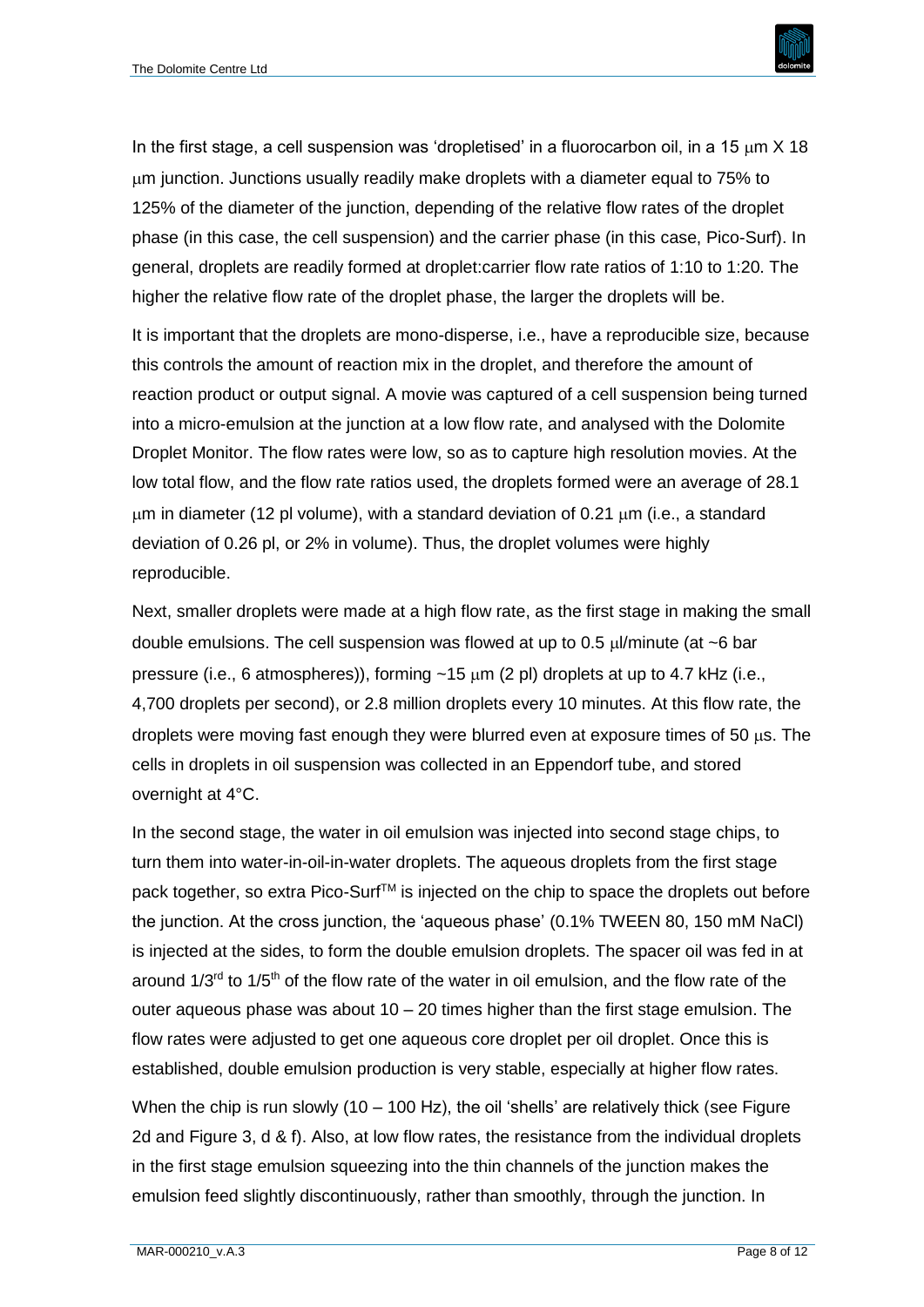

general, the chips perform better at high flow rates (above approximately 100 Hz or a droplet phase flow rate of 50 nl/minute).

At higher flow rates, it is possible to reduce the relative flow of spacer oil, and thereby produce a higher ratio of 'filled shells' (i.e., oil droplets with aqueous droplets inside), and thinner shells, because the aqueous droplets feed more smoothly through the junction. The first stage emulsion was fed in at up to 620nl/minute, or 10,300 pl/second. The resulting droplets have an outer diameter of around 20  $\mu$ m, which equates to a volume of 4 pl, so the droplet formation rate was around 2.6 kHz, or around 1.6 X 10<sup>6</sup> droplets in 10 minutes. The resulting double emulsion droplets were around 20  $\mu$ m, and preserved the mono-disperse aqueous core droplets (Figure 3g). Interestingly, at these high flow rates, while the oil 'shell' was variable in thickness. The double emulsion was stored at 4°C for a week, and examined again. The droplets were stable and hadn't noticeably coalesced (Figure 3h).

#### **Conclusion**

The two-chip system reliably produced 30  $\mu$ m mono-dispersed double emulsion droplets, depending on the flow rate ratios, and the absolute flow rates. Specifically, at low total flow rates, and high ratios of droplet:carrier phase flow rates, the droplets were up to around 33  $\mu$ m in diameter. At higher flow rates, and lower relative droplet phase flow rates, the aqueous droplets were around  $15 - 17$   $\mu$ m (i.e., 2 pl). Aqueous droplets could readily be formed up to around 5 kHz, and double emulsion droplets to 2.6 kHz. The droplets were stable at 4°C for at least a week.

Zinchenko *et al*. (*Anal. Chem*., **86**:2526) previously found that formation of water in oil emulsions was favourable with the fluorocarbon oil HFE 7500. However, if reactions were heated, it was preferred to exchange the oil to another fluorocarbon oil, FC40 (by pipetting out excess HFE 7500 from underneath the emulsion and replacing with it FC40, or by diluting the emulsion), because diffusion of small molecules between the droplets during heating was minimised with FC40. They also found that double emulsion stability during storage was favoured by an isotonic outer aqueous phase that had TWEEN 80 as a surfactant.

During formation of an emulsion, it is important to keep the flow rates of the droplet (e.g., cell suspension) and continuous (e.g., Pico-Surf) phases constant, because the flow rate ratio between the two phases is what determines droplet size. This is achieved by running the system in 'flow control mode' from the Dolomite Flow Control Centre software. If the system is instead run on constant pressure, then tiny variations in flow resistance result in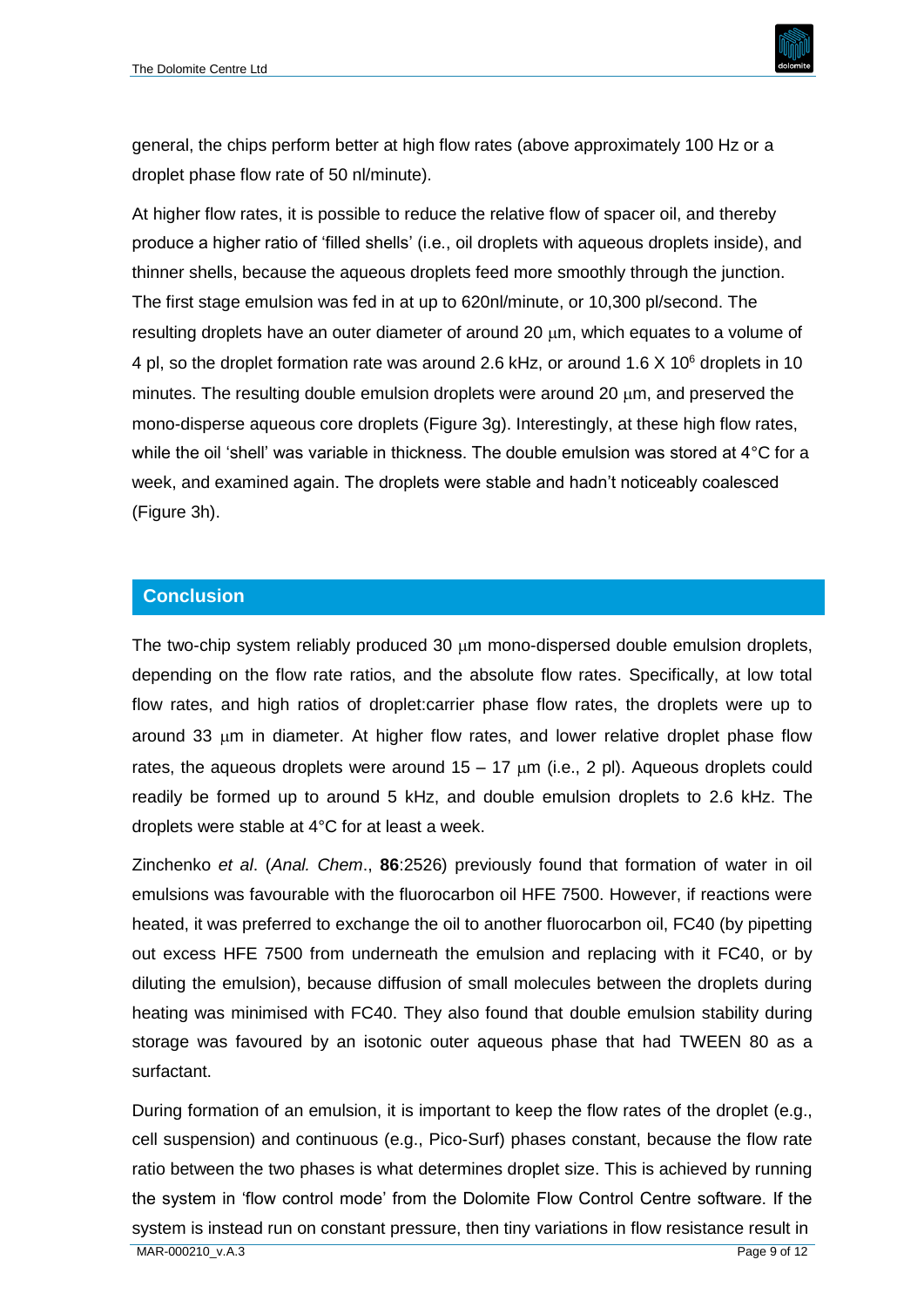

changes in the flow rate ratios, and consequently, variation in the droplet sizes being produced. In the current work, to avoid running samples through the in-line flow meter, samples were loaded into a sample loop downstream of the flow meter, and immediately upstream of the chip. Also, the first stage emulsion fed into the chip much better from the sample loop than from a micro-centrifuge tube.

In general, the system performed better at high flow rates that is around  $0.5 \mu$ /minute droplet phase flow, or  $1 - 5$  kHz. The flow of emulsions was smoother through the junctions, and cells and emulsions fed better through the tubing.

In summary, the two chip system for making small double emulsions reliably and readily makes highly mono-disperse aqueous core droplets that are important for reproducibility and low variance. When the first stage water-in-oil droplets are fed into the second chip, it is straightforward to adjust the flows of first stage emulsion, spacer oil, and out aqueous phase, to make oil droplets that carry a single aqueous core. Once these flow rates are established, the systems stably makes good double emulsion droplets, with monodisperse aqueous core droplets.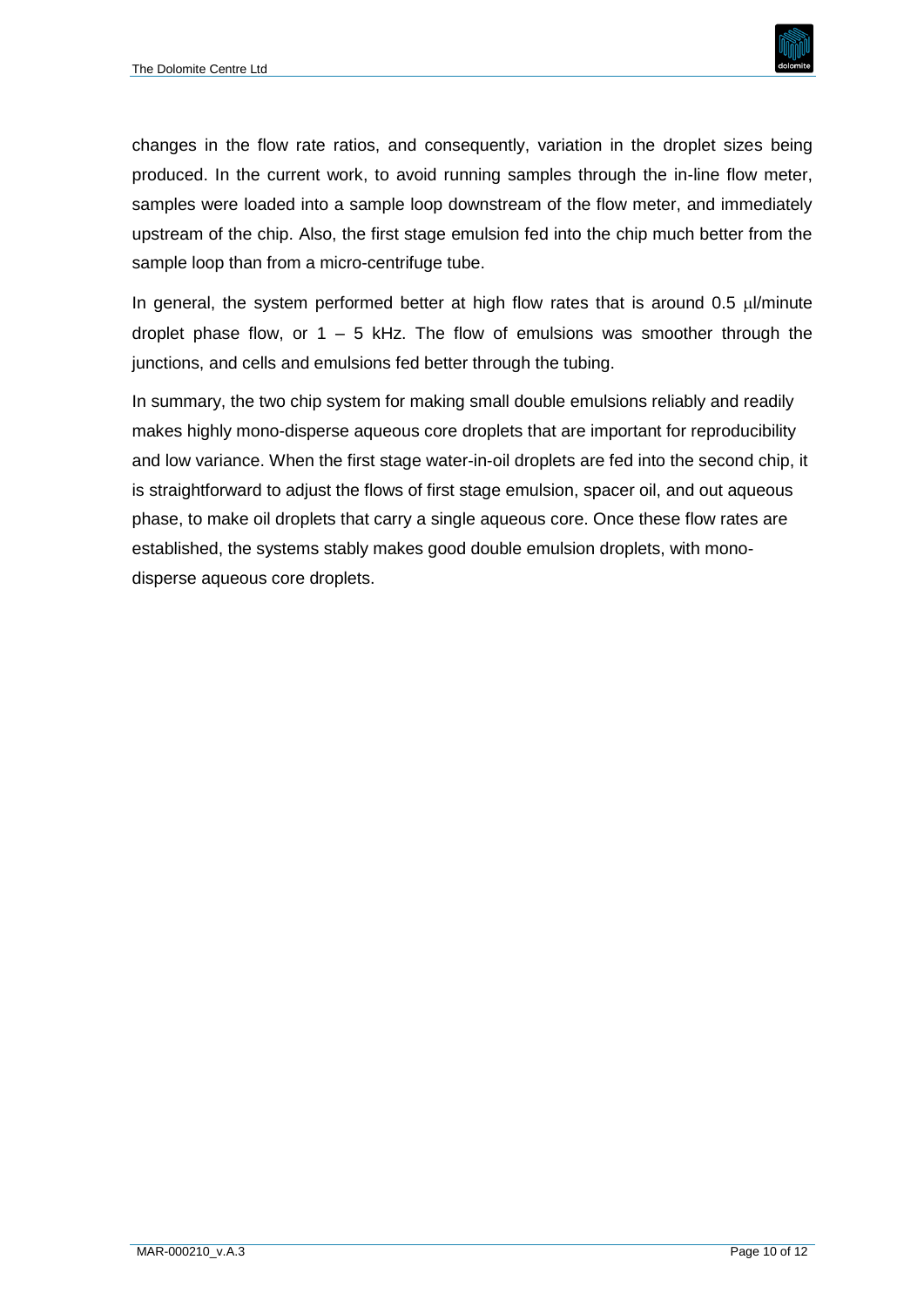

# **Appendix A: System Component List**

| Part No. | <b>Part Description</b>                                 | #              |
|----------|---------------------------------------------------------|----------------|
| 3200016  | Mitos P-Pump                                            | 3              |
| 3200118  | Mitos Compressor 6bar (110V/60Hz)                       | 1              |
| 3200099  | Mitos Flow Rate Sensor (0.4-7µl/min)                    | $\overline{2}$ |
| 3200098  | Mitos Flow Rate Sensor (1 - 50µl/min)                   | 1              |
| 3200200  | <b>Mitos Sensor Interface</b>                           | 3              |
| 3200197  | USB to RS232 Adaptor Cable                              | 3              |
| 3200148  | Linear Connector 7-way                                  | 1              |
| 3200294  | Top Interface 7-way (4mm)                               | 1              |
|          | 2 Reagent Droplet Chip (15µm etch depth), fluorophilic  | 1              |
|          | 2 Reagent Droplet Chip (20µm etch depth)                | 1              |
|          | Carrier Addition Chip (20µm etch depth)                 | 1              |
| 3000397  | <b>T-Connector ETFE</b>                                 | 1              |
| 3200307  | End Fittings and Ferrules for 0.8mm Tubing (pack of 10) | 1              |
| 3200302  | FEP Tubing, 0.8 mm x 0.25mm, 10 metres                  | 1              |
| 3200304  | FEP tubing, 0.8 mm x 0.1mm, 10 metres                   | 1              |
| 3200063  | FEP Tubing, 1/16" x 0.25mm, 10 metres                   | 1              |
| 3200087  | 2-way In-line Valve                                     | 3              |
| 3200050  | High Speed Camera and Microscope System                 | 1              |
|          |                                                         |                |
|          |                                                         |                |